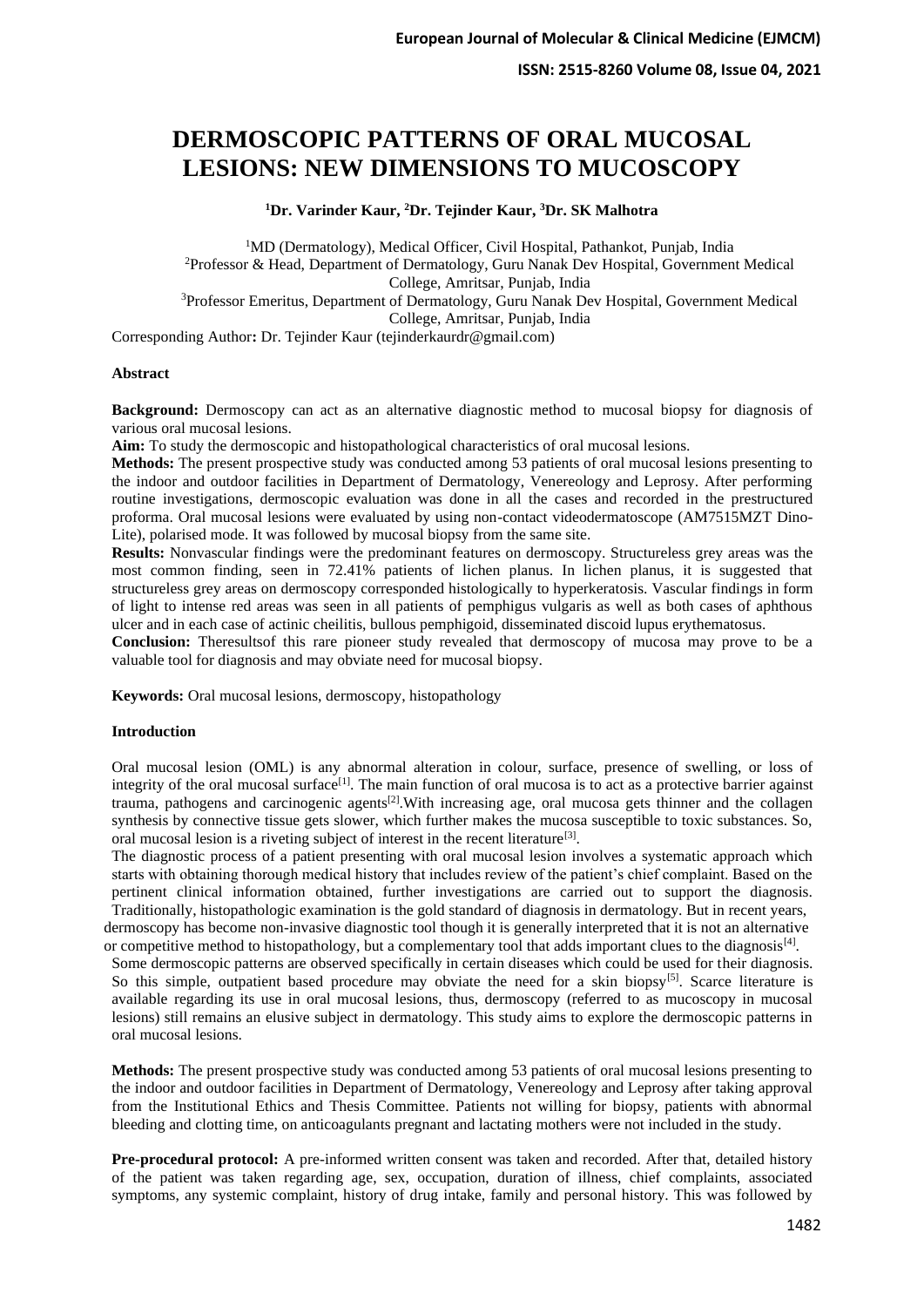### **ISSN: 2515-8260 Volume 08, Issue 04, 2021**

systemic and mucocutaneous examination. All routine and specific investigations, wherever required, were done. The findings were recorded on a prescribed proforma. The materials required were:

- 1) AM7515MZT Dino-Lite Edge videodermoscopy with 20x-220x magnification and 5M pixels (2592x1944) resolution attached to Dell laptop via USB 2.0.
- 2) Punch/excision biopsy instrument.

**Procedure:** After doing all required pre-procedure protocol, dermoscopic evaluation of oral mucosal lesions was done by non-contact videodermoscopy(AM7515MZT Dino-Lite), polarized mode. Few cases like Melanotic Macule and Fordyce Spots were evaluated with non-polarized mode before proceedings to polarized mode. Under proper sterile conditions, after giving local anaesthesia, punch/excision biopsy of the same lesion was taken. In case of punch biopsy, it was gently rotated with firm downward pressure and pushed down until the subcutaneous fat is reached. The column of tissue in punch yielded a core of tissue that was gently handled (usually with a needle) to prevent crush artefact during the pathological evaluation. Large punch biopsy/excision site wherever needed was closed with a suture. The specimen biopsied was collected in a sterile formalin container and was sent to the Department of Pathology, Government Medical College, Amritsar for histological examination. All dermoscopic and histological findings were recorded and correlated.

**Statistical analysis:** Results were tabulated and presented as frequency, percentage, mean, standard deviation using descriptive analysis. Association among variables was calculated using Chi-Square test. Measure of agreement was calculated using Kappa statistics. P value <0.05 was taken as statistically significant and  $p < 0.001$ as highly significant. All analysis was done using SPSS 24.0 version.

### **Results**

Out of fifty three patients, 36(67.92%) were in the age group of 30-59 years, with mean age of 46.68±14.71 years. The mean duration of illness was  $10.30\pm10.17$  months. There were  $41(77.4%)$  females and  $12(22.6%)$  males (M:F=0.29:1). The most common chief complaint was intolerance to hot and spicy food in 24(45.3%) followed by painful erosions in 11(20.8%) patients. The most common site involved was bilateral buccal mucosa, which was seen in 37(69.8%) patients. The other sites included lips, tongue, hard palate, soft palate, gingival and alveolar mucosa. Amongst the group of patients with other associated diseases, 3

(5.7%) had diabetes mellitus, 5(9.4%) were hypertensive, 2(3.8%) had both diabetes mellitus and hypertension and in 1(1.9%) case, hypothyroidism was diagnosed. 1(1.9%) patient was found to be HCV positive and 1(1.9%) was reactive for both HCV and HIV. Addiction was seen in 8(15.1%) patients. Only alcohol as addiction in 2(3.8%), both alcohol and smoking in 1(1.9%), smoking alone in 1(1.9%), tobacco chewing in 2(3.8%), and both smoking and tobacco chewing was seen in 2(3.8%) patients.

In our study, the most common lesion found was lichen planus (LP) which comprised 29 (54.7%) cases followed by pemphigus vulgaris (PV) comprising 7(13.2%) patients. In 5(9.4%) cases, no confirmatory histopathological diagnosis could be established (Table 1).

On dermoscopy, patterns were studied as non-vascular and vascular findings with the former being the predominant feature in majority of patients (table 2). Histopathological findings observed are shown in table 3. In our study, histological counterpart of structureless grey areas ( $p= 0.002$ ) and structureless white areas

 $(p=0.228)$  appears to be hyperkeratosis. Brown globules  $(p=0.036)$  appears to correspond histologically to pigment incontinence. On chi square analysis, significant correlation was found between structureless grey areas and hyperkeratosis, brown globules and pigment incontinence (Table 4).

**Table 1:** Histopathological diagnosis in patients with OML

| <b>Histopathological Diagnosis</b>       | N  | $\frac{0}{0}$ |
|------------------------------------------|----|---------------|
| <b>Actinic Cheilitis</b>                 |    | 1.9           |
| Aphthous Ulcer                           | 2  | 3.8           |
| Bullous pemphigoid                       | 1  | 1.9           |
| Disseminated Discoid Lupus Erythematosus | 1  | 1.9           |
| <b>Fordyce Spots</b>                     | 1  | 1.9           |
| Leukoplakia                              | 2  | 3.8           |
| <b>Lichenoid Reaction</b>                |    | 1.9           |
| Lichen Planus                            | 29 | 54.7          |
| Melanotic Macule                         |    | 1.9           |
| Post Inflammatory Hyperpigmentation      |    | 1.9           |
| Pemphigus Vulgaris                       | 7  | 13.2          |
| Squamous Cell Carcinoma                  |    | 1.9           |
| Non-specific                             | 5  | 9.4           |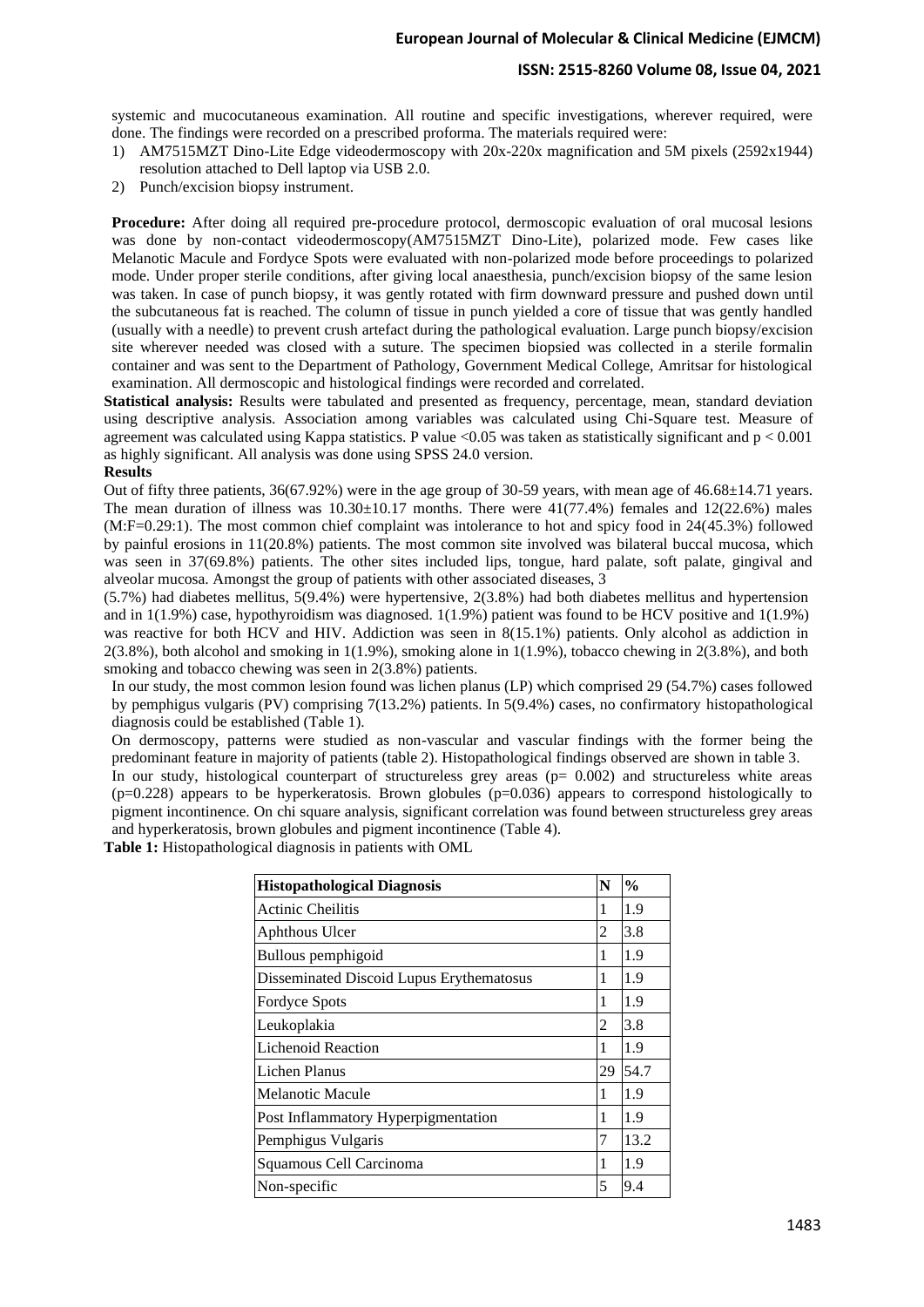# **ISSN: 2515-8260 Volume 08, Issue 04, 2021**

| IT.<br>Total | $\sim$<br>ັ້ | 100.0 |
|--------------|--------------|-------|

| <b>Dermoscopic</b>                                                            | $\mathbf{L}\mathbf{P}$                                       |              | ${\bf PV}$                                                   | <b>LEP</b>              | AP                                    | AC                    | BP                 | <b>DDLE</b> FS                          |                 | Lich            | <b>MM</b>                  | PIH                   | <b>SCC</b>      |
|-------------------------------------------------------------------------------|--------------------------------------------------------------|--------------|--------------------------------------------------------------|-------------------------|---------------------------------------|-----------------------|--------------------|-----------------------------------------|-----------------|-----------------|----------------------------|-----------------------|-----------------|
| findings                                                                      | $(n=29)$                                                     |              | $(n=7)$                                                      | $(n=2)$                 | $(n=2)$                               | $(n=1)$               | $(n=1)$            | $(n=1)$                                 |                 | $(n=1)$ $(n=1)$ | $(n=1)$                    | $(n=1)$               | $(n=1)$         |
| <b>Nonvascular Findings</b>                                                   | n, %                                                         |              | n, %                                                         | n, %                    | n, %                                  | n, %                  | n, %               | n, %                                    | n, %            | n, %            | n, %                       | n, %                  | n, %            |
| <b>Structureless</b>                                                          |                                                              |              |                                                              |                         |                                       |                       |                    |                                         |                 |                 |                            |                       |                 |
| areas                                                                         | $\text{grey}_{21(72.41)}$ 0                                  |              |                                                              | 1(50)                   | $\boldsymbol{0}$                      | 0                     | $\overline{0}$     | $1(100)$ 0                              |                 | 0               | $\bf{0}$                   | $1(100)$ <sub>0</sub> |                 |
| Structureless white $ 18(62.06) 0$<br>areas                                   |                                                              |              |                                                              | $2(100)$ <sup>0</sup>   |                                       | $1(100)$ <sup>0</sup> |                    | $1(100)$ 0                              |                 | 0               | $\boldsymbol{0}$           | 0                     | 0               |
| White band                                                                    |                                                              | 5(17.24)     | 0                                                            | O                       | 0                                     | 0                     | 0                  | $\overline{0}$                          |                 | 0               | 0                          | 0                     | $\overline{0}$  |
| Brown globules                                                                |                                                              | 22 (75.86) 0 |                                                              | 1(50)                   | $\bf{0}$                              | 0                     | 0                  | $\overline{0}$                          | 0               | 0               | 1(100)                     | $\Omega$              | $\overline{0}$  |
| Clods                                                                         |                                                              | 3(10.34)     | 0                                                            | $2(100)$ <sup>0</sup>   |                                       | $\overline{0}$        | $\overline{0}$     | $\overline{0}$                          | 0               | 0               |                            |                       | 0               |
| Dots                                                                          |                                                              | 5(17.24)     | 0                                                            | Э                       | 0                                     | 0                     | $\overline{0}$     | $\overline{0}$                          | 0               |                 | $1(100)$ $1(100)$ $1(100)$ |                       | $\mathbf{0}$    |
| Milky                                                                         | $\overline{\text{red}}_0$                                    |              | 0                                                            | 0                       | 0                                     | 0                     | 0                  | 0                                       | 0               | 0               | $\boldsymbol{0}$           | 0                     | 1(100)          |
| structureless area                                                            |                                                              |              |                                                              |                         |                                       |                       |                    |                                         |                 |                 |                            |                       |                 |
| Keratin scales                                                                | 0                                                            |              | 0                                                            | 0                       | $\bf{0}$                              | 0                     | 0                  | $\mathbf 0$                             | 0               | 0               | 0                          | 0                     | 1(100)          |
| Loss of papillae                                                              | 2(6.8)                                                       |              | 0                                                            | 0                       | $\bf{0}$                              | 0                     | $\Omega$           | $\overline{0}$                          | 0               | 0               | 0                          | 0                     | 0               |
| Blunting of papillae $2(6.8)$<br><b>Vascular Findings</b><br>Light to intense |                                                              |              | 0                                                            | 0                       | $\bf{0}$                              | 0                     | $\bf{0}$           | $\bf{0}$                                | 0               | 0               | $\bf{0}$                   | $\Omega$              | $\overline{0}$  |
| red area                                                                      |                                                              | 3(10.34)     | 7(100)0                                                      |                         |                                       |                       |                    | $2(100)$ $1(100)$ $1(100)$ $1(100)$ $0$ |                 | 0               | $\boldsymbol{0}$           | 0                     | 0               |
| Dotted vessels                                                                | 1(3.44)                                                      |              | 0                                                            | D                       | $\bf{0}$                              |                       | $\bf{0}$           | 0                                       | 0               | 0               | $\bf{0}$                   | 0                     | 1(100)          |
| Linear vessels                                                                |                                                              |              |                                                              |                         |                                       |                       | 0                  | 1(100)                                  | n               | 0               | 0                          | 0                     | 1(100)          |
|                                                                               | Table 3: Histopathological findings in the patients with OML |              |                                                              |                         |                                       |                       |                    |                                         |                 |                 |                            |                       |                 |
| <b>Histological</b>                                                           | LP                                                           | ${\bf PV}$   |                                                              | <b>LeP</b>              | AP                                    | AC                    | BP                 | <b>DDLE FS</b>                          |                 | Lich            | MM                         | PIH                   | $\bf{SCC}$      |
| findings                                                                      | $(n=29)$<br>N, %                                             |              | $(n=7)$<br>N, %                                              | $(n=2)$<br>$(N, %$ N, % | $(n=2)$                               | $(n=1)$<br>N, %       | $(n=1)$<br>N, %    | $(n=1)$<br>N, %                         | $(n=1)$<br>N, % | $(n=1)$<br>N, % | $(n=1)$<br>N, %            | $(n=1)$<br>N, %       | $(n=1)$<br>N, % |
| Hyperkeratosis                                                                | 17(58.62)                                                    | 0            |                                                              | 2(100)                  | 1(50)                                 | 0                     | 0                  | 0                                       | 0               | 0               | D                          | 1(100)                | 0               |
| Parakeratosis                                                                 | 9(31.03)                                                     | 0            |                                                              | 0                       | 1(50)                                 | 0                     | 0                  | 1(100)                                  | $\mathbf{0}$    | 0               | D                          | 0                     | 0               |
| Hypergranulosis                                                               | 10(34.48)                                                    | $\mathbf{0}$ |                                                              | 0                       | 0                                     |                       | 0                  | 0                                       | 0               | 0               | 0                          | 0                     | 0               |
| Acanthosis                                                                    | 16(55.17)                                                    | $\bf{0}$     |                                                              | 2(100)                  | $\mathbf{0}$                          | 1(100)                | $\mathbf{0}$       | 1(100)                                  | $\mathbf{0}$    | 0               | 0                          | 0                     | 0               |
| Atypical<br>keratinocytes                                                     | 0                                                            | 0            |                                                              | 0                       | 0                                     | $1(100)$ 0            |                    | 0                                       | 0               | 0               | $\boldsymbol{0}$           | 0                     | 1(100)          |
| Intraepidermal                                                                | $\overline{0}$                                               |              |                                                              | 0                       | 1(50)                                 | 0                     | 0                  | 0                                       | 0               | 0               | 0                          | 0                     | 0               |
| pustules<br>Bullae                                                            |                                                              |              |                                                              |                         |                                       |                       |                    |                                         |                 |                 |                            |                       |                 |
| Intraepithelial                                                               | 0                                                            |              | $4(57.14)$ 0                                                 |                         | 0                                     | 0                     | 0                  |                                         | 0               | 0               | 0                          | 0                     | 0               |
| Subepithelial                                                                 | 0                                                            | 0            |                                                              | 0                       | 0                                     | 0                     | 1(100)             |                                         | 0               | 0               | D                          | 0                     | 0               |
| Acantholytic cells <sup>0</sup>                                               |                                                              |              | 7(100)                                                       | 0                       | 0                                     | 0                     | 0                  |                                         | 0               | 0               | 0                          | 0                     | 0               |
| Vacuolar<br>degeneration                                                      | $19(65.51)$ <sup>0</sup>                                     |              |                                                              | 0                       | 0                                     | 0                     | 0                  |                                         | 0               | 0               | 0                          | 0                     | 0               |
| Necrotic<br>keratinocytes                                                     | 13(44.82) 0                                                  |              |                                                              | 0                       | 0                                     | 0                     | 0                  | $1(100)$ 0                              |                 | 0               | 0                          | 0                     | 0               |
| Saw toothed rete $6(20.68)$<br>ridges                                         |                                                              | 0            |                                                              | 0                       | 0                                     | 0                     | 0                  |                                         | 0               | 0               | 0                          | 0                     | 0               |
| Pigment<br>incontinence                                                       | $18(62.06)$ <sup>0</sup>                                     |              |                                                              | $2(100)$ <sub>0</sub>   |                                       | 0                     | 0                  | 0                                       | 0               | 0               |                            | $1(100)$ $1(100)$ 0   |                 |
| Infiltrates<br>Mild<br>Moderate                                               |                                                              |              | $13(44.82)$ 6(85.71) 1(50)<br>$16(55.17)$ $1(14.28)$ $1(50)$ |                         | 1(50)<br>1(50)                        | 1(100)                | 1(100)<br>$\bf{0}$ | 1(100)                                  |                 | $1(100)$ 0      |                            | $1(100)$ 0<br>0       |                 |
| Pattern<br>infiltrates                                                        | of <sub>24</sub> (82.75)<br>5(17.24)                         |              | 2(28.57)                                                     |                         |                                       |                       | 1(100)             | 1(100)                                  |                 |                 |                            |                       |                 |
| <b>Band</b> like                                                              | 0                                                            |              |                                                              |                         | $5(71.42)$ $2(100)$ $2(100)$ $1(100)$ |                       | <sup>0</sup>       |                                         | $\Omega$        | $1(100)$ 0      |                            | $1(100)$ 0            |                 |

**Table 2:** Dermoscopic findings in the patients with OML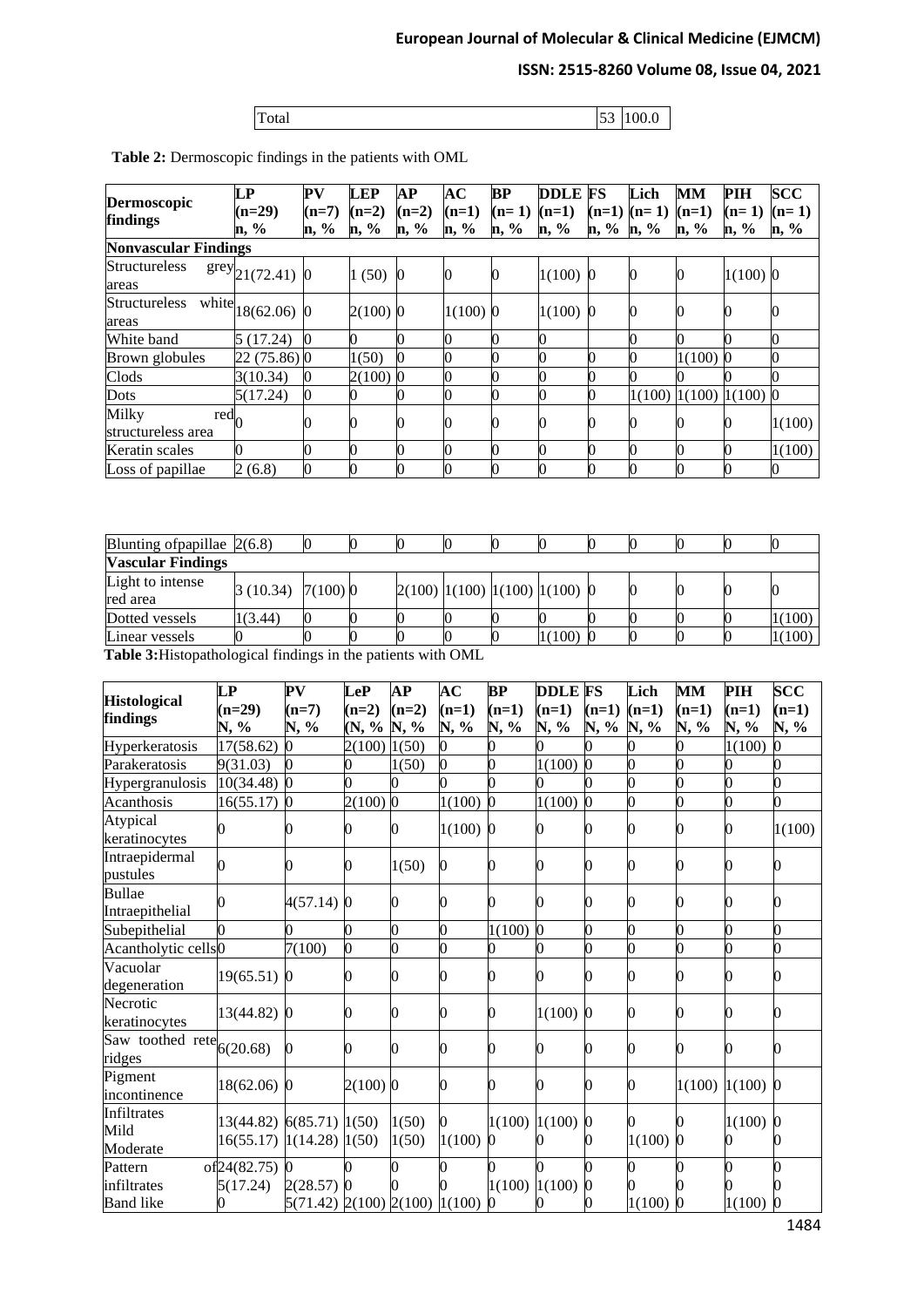### **ISSN: 2515-8260 Volume 08, Issue 04, 2021**

| Perivascular<br>Diffuse                                                                 |                                 |                                        |                |                                                                                                                                       |  |                                        |            |  |
|-----------------------------------------------------------------------------------------|---------------------------------|----------------------------------------|----------------|---------------------------------------------------------------------------------------------------------------------------------------|--|----------------------------------------|------------|--|
| Type of cells<br>Lymphocytes<br>Histiocytes<br>Plasma cells<br>Neutrophil<br>Eosinophil | 29(100)<br>8(27.58)<br>8(27.58) | 7(100)<br>$2(28.57)$ 0<br>$1(14.28)$ 0 | 1(50)<br>1(50) | $2(100)$ $2(100)$ $1(100)$ $1(100)$ $1(100)$ $0$<br>$2(100)$ $2(100)$ $1(100)$ $1(100)$ $0$<br>$1(100)$ 0<br>$1(100)$ 0<br>$1(100)$ 0 |  | $1(100)$ 0<br>$1(100)$ 0<br>$1(100)$ 0 | $1(100)$ 0 |  |

**Table 4:** Correlation of dermoscopic and histological findings in patients with oral lichen planus

| <b>Dermoscopic finding</b>        | <b>Histological finding</b> | Kappa value | <b>P</b> value |
|-----------------------------------|-----------------------------|-------------|----------------|
| Structureless grey areas (21/29)  | Hyperkeratosis (17/29)      | .552        | $.002*$        |
| Structureless grey areas (21/29)  | Hypergranulosis $(10/29)$   | $-.029$     | .833           |
| Structureless white areas (18/29) | Hyperkeratosis (17/29)      | $-.223$     | .228           |
| Structureless white areas (18/29) | Hypergranulosis $(10/29)$   | .230        | .149           |
| White band $(4/29)$               | Hyperkeratosis (17/29)      | $-.042$     | .706           |
| White band $(4/29)$               | Hypergranulosis $(10/29)$   | .110        | .482           |

| <b>Brc</b><br>$\n  0\n$<br>globules<br>A. | 120.<br>$\sim$<br>18,<br>$\mathcal{L}$ ontinence $\mathcal{L}$<br> | חדר<br>л.<br>$\sim$ $\sim$ $\sim$ |  |
|-------------------------------------------|--------------------------------------------------------------------|-----------------------------------|--|
| $\sim$                                    |                                                                    |                                   |  |

\*: statistically significant

### **Discussion**

Comprehensive approach is required to evaluate a patient with OML which begins with systematic and thorough examination of the oral mucosa in conjunction with detailed medical and dental history. In addition, diagnostic tests including biopsy and microbiologic samples are usually required<sup>[6]</sup>. Histopathology examination is the gold standard of diagnosis, dermoscopy/mucoscopy, if proven clinically accurate, can be a noninvasive inexpensive substitute for biopsy. To the best of our knowledge, ours is one of the pioneer study to evaluate the diagnostic efficacy of dermoscopic characteristics of oral lesions.

The most commonly affected age group in our study was >40 years (36, 67.9%), similar to Kamble*et al.*<sup>[3]</sup>and Patilet al.<sup>[7]</sup>The latter mentioned association between oral mucosal disorders and ageing which can be due to infections, nutritional factors, metabolic changes, medications, prosthetic use and habits of alcohol or tobacco. But Cebeciet al.<sup>[8]</sup>found that age is not the only factor correlating with diseases of the oral mucosa; other factors such as trauma, the effects of medications and oral hygiene may also play a role.

Females dominated the study (41,77.4%) with M:F=0.29:1, similar to that reported by Al-Mobeerieket al.<sup>[9]</sup>In contrast, Patilet al.<sup>[7]</sup>and Yadavet al.<sup>[2]</sup>had shown male dominance. The female predominance seen in our study in contrast to the others may be due to the differences in the demography, socioeconomic status, occupation, less prevalence of risky habits like smoking, tobacco chewing and cultural constraints in Punjab state as compared to rest of the Indian states.

The most common site involved was bilateral buccal mucosa in 37(69.8%) patients similar to that reported by Yadavet al.<sup>[2]</sup>and El Hamdet al.<sup>[10]</sup>This may be related to shearing forces, tongue bite, dental amalgam and being the frequent site of tobacco chewing.

On dermoscopy of 29(54.7%) cases of LP, the most frequent pattern seen was brown globules in 22(75.86%) followed by structure-less grey areas in 21(72.41%) and structureless white areas in 18(62.06%) cases. A case study by Sonthaliaet al.<sup>[11]</sup>has described the dermoscopic findings for lichen planus lesions over the tongue as a tri-color pattern constituted by structure-less veil-like grey-white to bluish-white areas, bright red slightly depressed areas and interspersed violaceous-to-brown clods. The dermoscopic finding from buccal mucosa were mentioned as diffusely spread violaceous clods<sup>[11]</sup>.

In our study, histological counterpart of structureless grey areas (p= 0.002) and structureless white areas (p=0.228) appears to be hyperkeratosis. Brown globules (p=0.036) appears to correspond histologically to pigment incontinence. Not many studies correlating the dermoscopic and histopathological findings in oral lichen planus are available. However, in cutaneous lichen planus, Garget al.<sup>[12]</sup>suggested that the white structures on dermoscopy corresponded histologically to hyperkeratosis and grey-blue dots or brown punctate areas represented melanophages in dermis.

In the present study, histopathology revealed acantholytic cells in 7(100%) and intraepithelial bullae in 4 (57.14%) cases. Similar dermoscopic finding was seen in one case of bullous pemphigoid with subepithelial bullae on histopathology. Nayak*et al*. [13]described dermoscopic findings of cutaneous pemphigus vulgaris as erythema on base and rounded structures with well/ill-defined border and of bullous pemphigoid as well-defined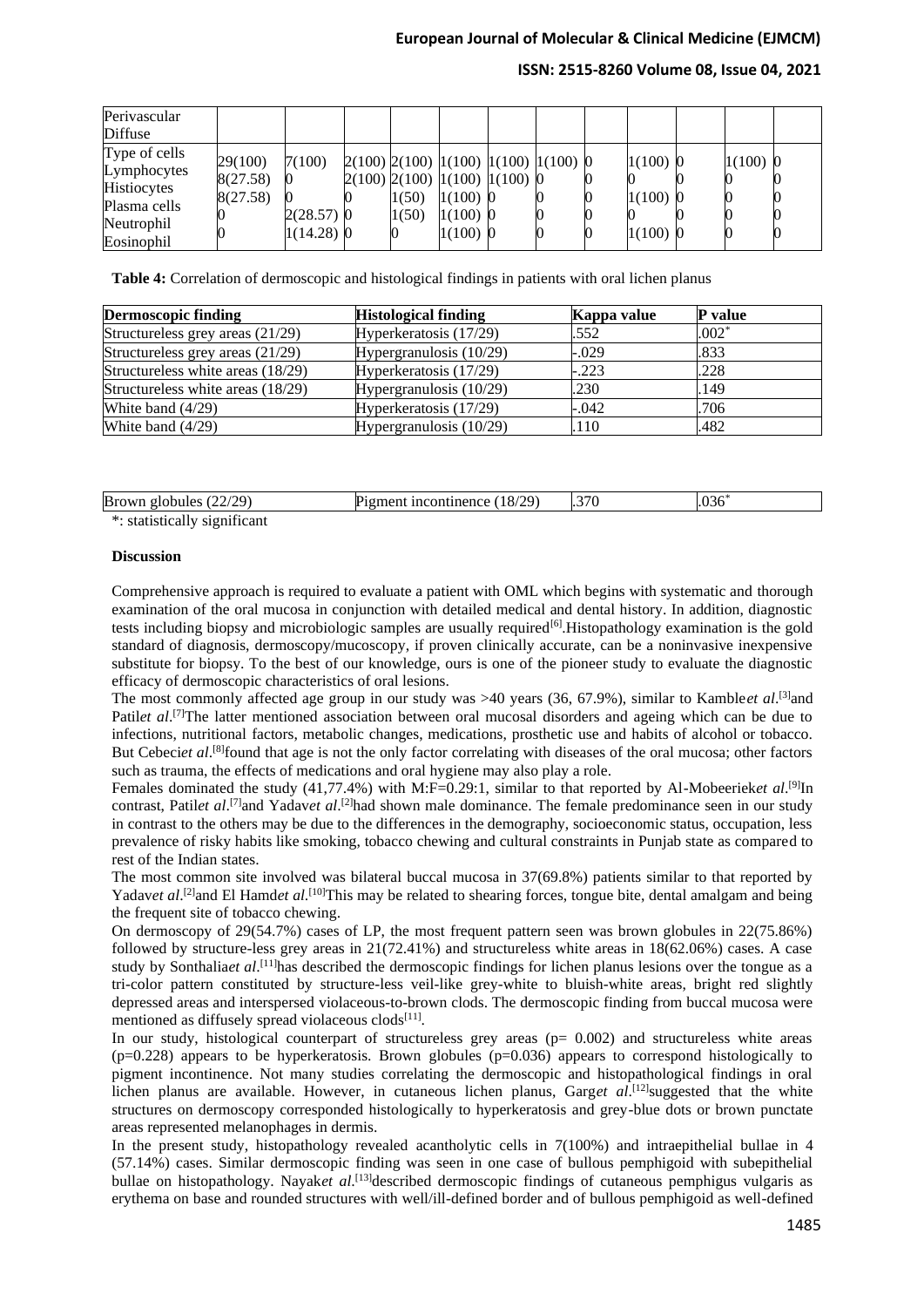### **ISSN: 2515-8260 Volume 08, Issue 04, 2021**

structure with brown black dots in the center. But to the best of our knowedge, there is no study available in the current literature describing dermoscopic findings of oral lesions of pemphigus vulgaris and bullous pemphigoid.

Dermoscopic findings in two cases of leukoplakia included structureless grey and structureless white areas, brown globules and white clods. Histopathological findings revealed hyperkeratosis, acanthosis and mild to moderate diffuse infiltrates. The findings were similar to most of those mentioned by Okamoto *et al*. [14]who proposed that areas with hyperkeratosis were opaque and white and that longer the rete ridges, whiter the lesion looked on dermoscopy.

Dermoscopic findings in a single case of lichenoid reaction were brownish dots and histopathology showed moderate diffuse infiltrate. On research in literature, we did not find any dermoscopic study on lichenoid reaction, however, Schlosser *et al*. [15]have described histological features which may favor the diagnosis of oral lichenoid reaction that include a deep and diffuse subepithelial mixed infiltrate of lymphocytes, plasma cells and neutrophils with or without eosinophils.

In the only case of Fordyce spots (FS), dermoscopy revealed yellowish bunch like round to ovoid structures. Histological findings revealed normal sebaceous glands but lacking any ductal communication with surface. Our findings were in concordance with the study done by Jakhar*et al*. [17]They revealed that mucoscopy with non-polarizing light showed slightly raised yellowish papules, while polarized light mucoscopy showed whitish to yellowish discrete ovoid structures surrounded by linear and branching vessels.

On dermoscopy of squamous cell carcinoma (SCC) who presented with verrucous growth over the left buccal mucosa, we found presence of milky red structureless areas, keratin scale, polymorphous (dotted and linear) vessels as shown in figure 1. Histology revealed atypical keratinocytes and horn pearl formation. Our dermoscopic findings were similar to the study by Elmas*et al*. [17]who showed presence of milky red structureless background and keratin scale in all the lesions.



**Fig 1:**(a) Clinical image of verrucous growth of SCC over left buccal mucosa (blue arrow) (b) Dermoscopy (polarized x38.2) showing milky red structureless areas (black arrow) Dermoscopy (polarized x58.2) showing milky red structureless areas (black arrow), linear vessels (blue circle) and dotted vessels (blue arrow)

We encountered certain limiting factors like patient finding it ddifficult to open mouth for long time especially in erosive lesions or growth, lens becoming hazy due to breathing, requirement of long tubes to focus at the posterior most areas. Also, mucous secretions may give artefacts. Thus, for the evolution of mucoscopy, there is a need to develop dermoscopes which can address these limitations.

### **Conclusion**

Dermoscopy has been extrapolated from studying patterns of cutaneous lesions of hair and nail but its study in mucosal lesions is still under observation. The results of this study revealed significant association between dermatoscope and histopathological diagnosis in area of oral mucosal lesions. However due to limited number of cases and to draw conclusive recommendations, more studies with a larger sample size are required.

#### **References**

- 1. El Toum S, Cassia A, Bouchi N, Kassab I. Prevalence and Distribution of Oral Mucosal Lesions by Sex and Age Categories: A Retrospective Study of Patients Attending Lebanese School of Dentistry. Int J Dent 2018
- 2. Yadav NR, Jain M, Sharma A, Yadav R, Pahuja M, Jain V. Distribution and prevalence of oral mucosal lesions in residents of old age homes in Delhi, India. Nepal J Epidemiol2018;8(2):727-34.
- 3. Kamble KA, Guddad SS, Nayak AG, Suragimath A, Sanade AR. Prevalence of Oral Mucosal Lesions in Western Maharashtra: A Prospective Study. J Indian Acad Oral Med Radiol 2017;29:282-7.
- 4. Nirmal B. Dermoscopy: Physics and principles. Indian J. Dermatopathol Diagn Dermatol 2017;4:27-30.
- 5. Nischal KC, Khopkar U. Dermoscope. Indian J DermatolVenereolLeprol 2005;71:300-3.